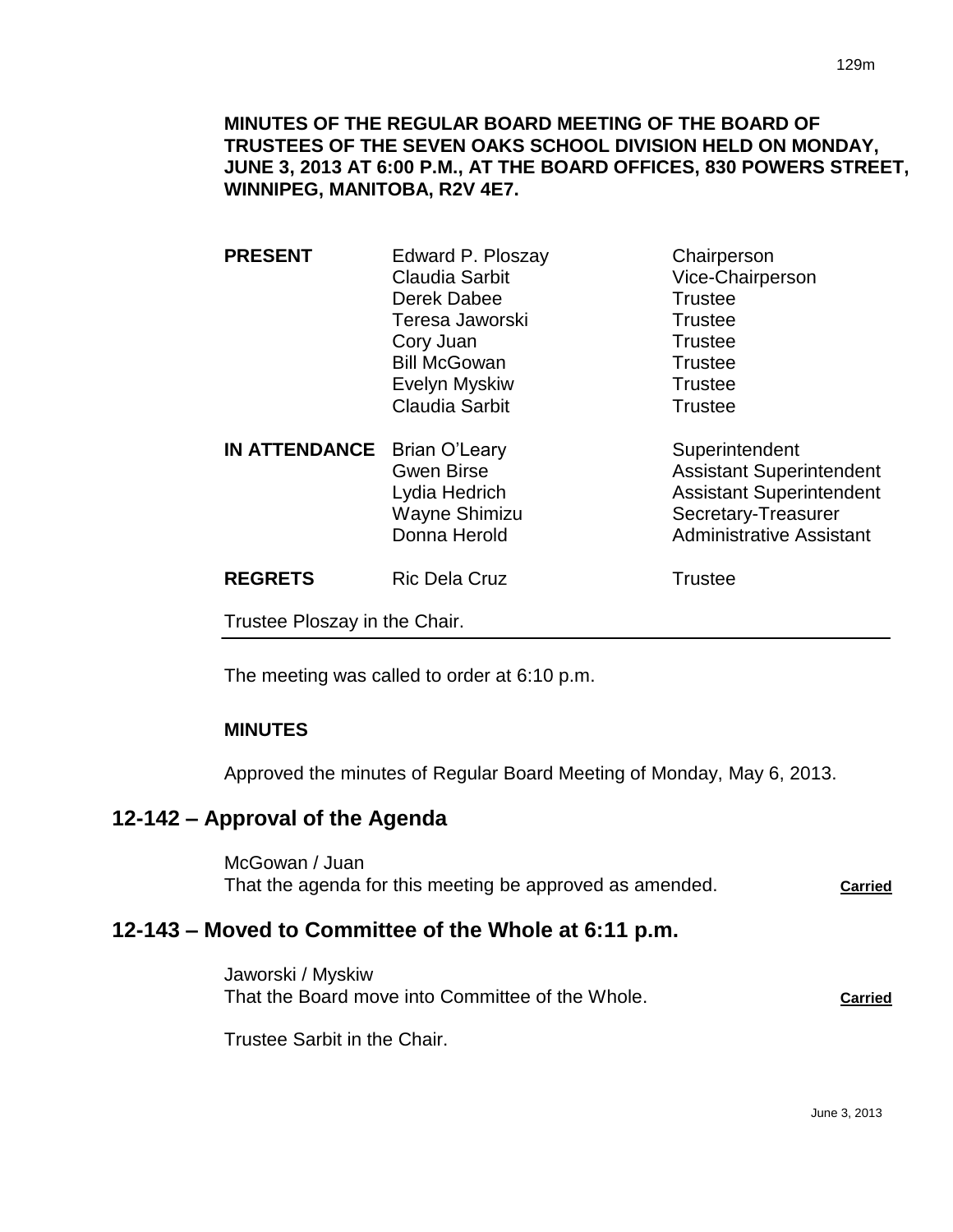## **OFFICERS' REPORT**

- Trustee Sawka reported on developments arising from collective bargaining.
- **Trustee Juan reported on the recent MSBA Regional meeting.**

# **SUPERINTENDENTS' PERSONNEL REPORT**

# **12-144 – Superintendents' Personnel Report**

Juan / Jaworski That the Superintendents' Personnel Report be ratified. **Carried** Carried

## ADMINISTRATIVE APPOINTMENTS

Appointed the following to Administrative positions effective September 3, 2013:

- Joey-Heather Robertson part-time (.50) Vice-Principal, École James Nisbet Community School.
- Tanya Kohut part-time (.50) Vice-Principal, École Riverbend Community School.

## TEACHER APPOINTMENTS

Appointed Jenny Bilodeau to a full-time (1.00) Teacher-General (Permanent) contract effective September 3, 2013.

Appointed the following to Limited Teacher-General (Term) contracts effective September 3, 2013 to June 27, 2014:

Aneil Bahadoosingh (1.00) Mark Behrendt (1.00) Reuben Boulette (1.00) Toni Brown (1.00) Sereen Conner (1.00) Melissa Diamond (1.00) Marion Franczyk (1.00) Jennifer Gillespie (1.00) Daniel Kammerlock (1.00) Robert Hodgins (.50) Dustin Hughes (1.00)

Scott Mader (1.00) Blair Molinski (1.00) Kiersten Neufeld (1.00) Buledi Serge Omar (1.00) Jason Robillard (1.00) Earl Skead (1.00) Bernadine Thompson (1.00) Michelle Thompson (1.00) Breanne Treyturik (1.00) Cory Waldbauer (1.00) Karen Warner (.50)

Appointed the following to Limited Teacher-General (Term) contracts:

 Joan Bilow-Budowski, full-time (1.00), effective May 13, 2013 to June 28, 2013.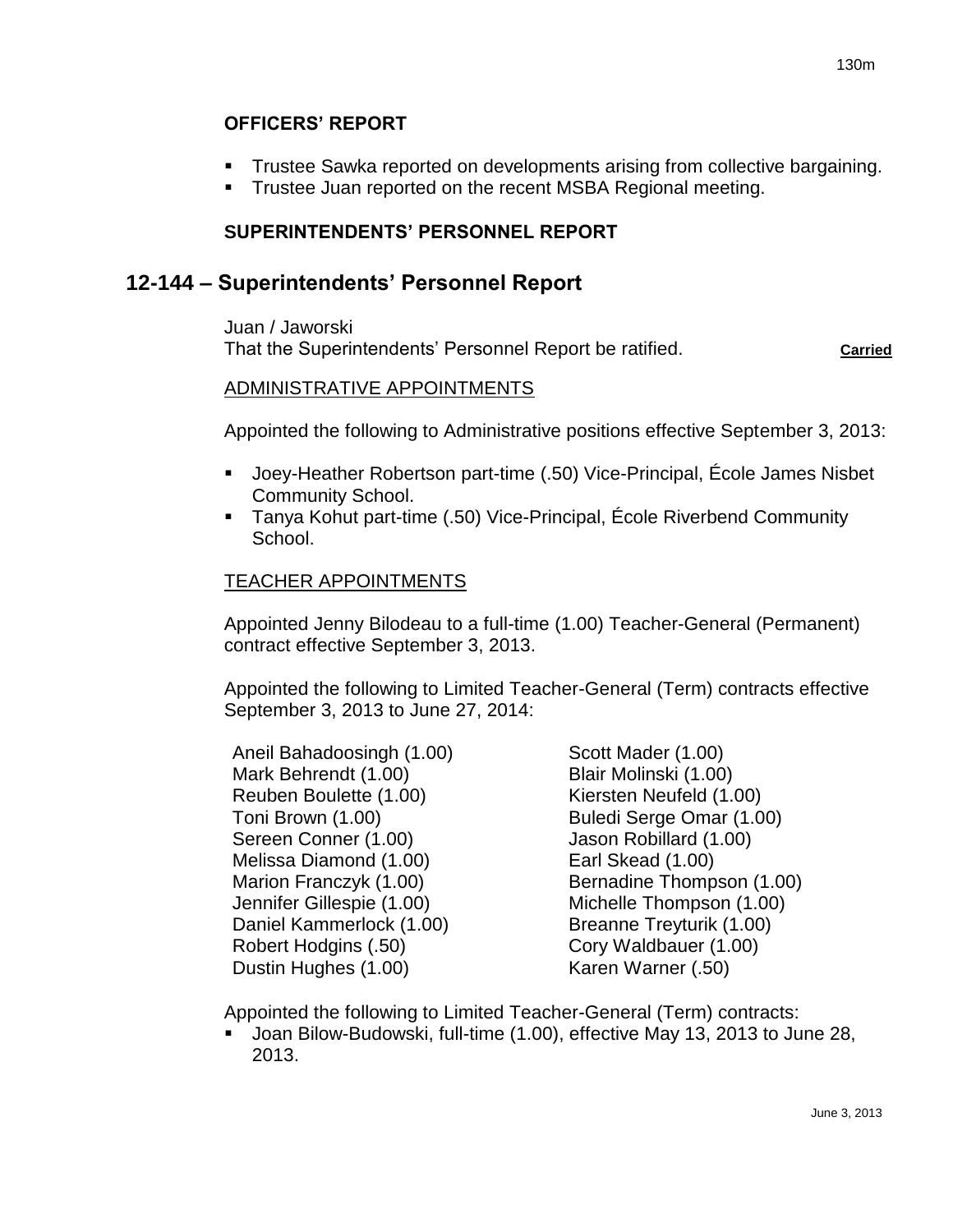## **SUPERINTENDENTS' PERSONNEL REPORT**

- Justine Ducharme, full-time (1.00), effective September 3, 2013 to January 31, 2014.
- Megan Sigvaldason, full-time (1.00), effective May 29, 2013 to June 28, 2013.

Appointed the following to Substitute Teacher contracts effective the 2012-2013 school year:

| Jennifer Anderson | Stephanie Luna        |
|-------------------|-----------------------|
| Sarah Barton      | James MacDonald       |
| Devyn Degagne     | <b>Petar Momic</b>    |
| Melissa Denoon    | Carina Romagnoli      |
| Alexa Klein       | <b>Benson Shapiro</b> |
| Meghan Labrie     | <b>Alice Sherwin</b>  |
| Diane Lafournaise | Jesse Thomaschewski   |

## TEACHER LEAVES OF ABSENCE

Granted the following leaves of absence, without pay, effective the 2013-2014 school year:

Elma Arthurson (1.00) Crystal Wiens (.33) Vanessa Burridge (1.00) Sonja Wiens (.20) Hasmita Trivedi (1.00)

Granted Angela Deprez a full-time (1.00) leave of absence, without pay, effective February 21, 2104 to April 6, 2014.

Granted Brina Larsen a part-time (.50) leave of absence, without pay, effective January 6, 2014 to January 4, 2015.

Granted Michael Mann a full-time (1.0) leave of absence, as per Article 6.06 of the Board-SOTA Collective Agreement for the 2013-2014 school year, to serve as SOTA President.

# TEACHER MATERNITY AND PARENTAL LEAVES

Granted the following maternity and parental leaves:

- Dena Arnold, effective September 4, 2013 to September 2, 2104.
- Amber Huber, effective September 3, 2013 to June 27, 2014.
- Jennifer Hughes, effective September 3, 2013 to September 1, 2014.
- Melanie Mahir, effective September 3, 2013 to June 27, 2014.
- Christine Michaeleski, effective November 11, 2013 to November 9, 2014.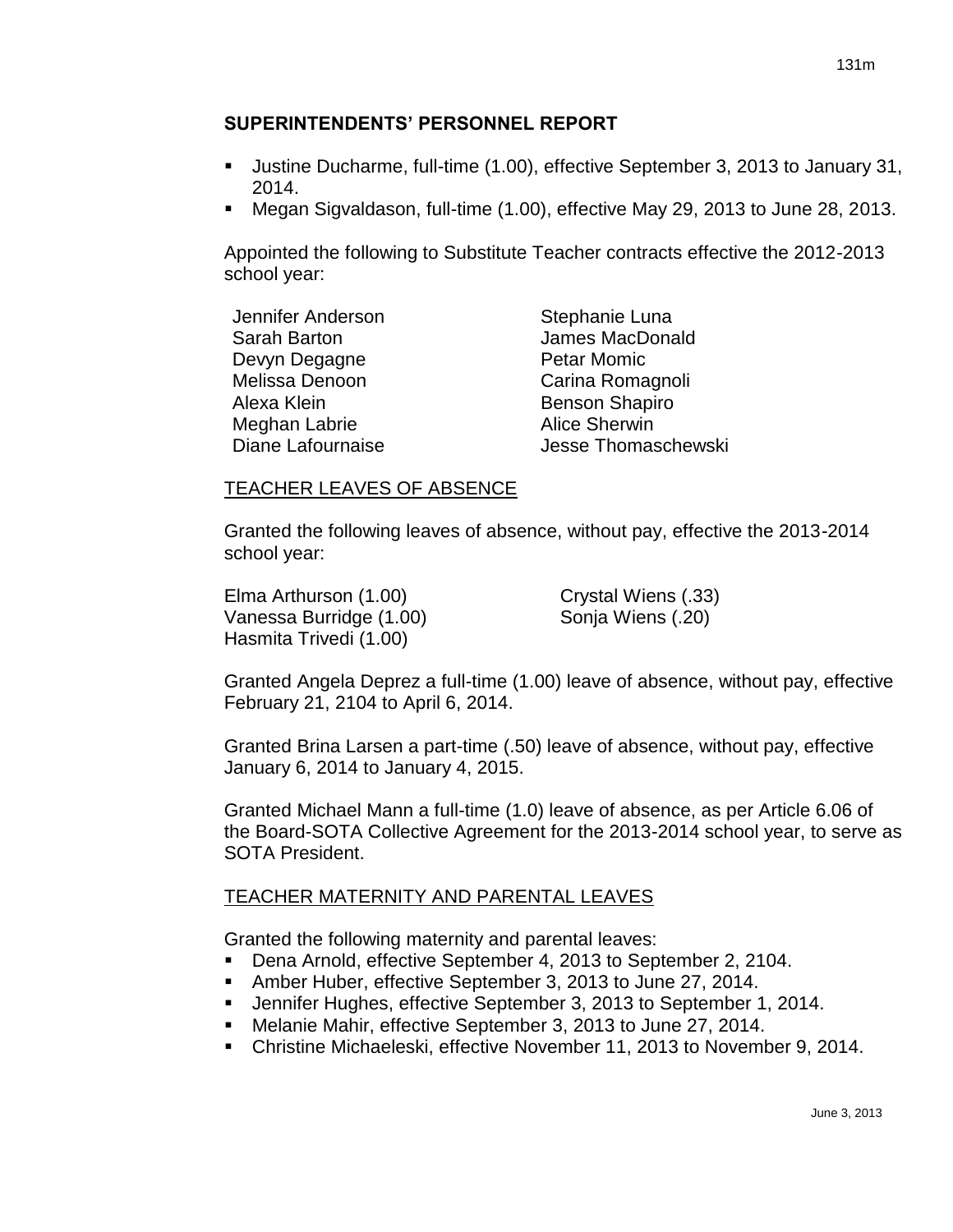## **SUPERINTENDENTS' PERSONNEL REPORT**

Nicole Pidhirniak, effective June 29, 2013 to September 1, 2104.

#### TEACHER RESIGNATIONS

Received notice of intent to resign effective June 28, 2013 from:

Allyson Coles-Sokal Melanie Janzen

Received notice of intent to resign from Joni Tesoro effective September 2, 2013.

## EDUCATIONAL ASSISTANT APPOINTMENTS

Appointed the following to full-time (1.00) positions:

- Tracey Cymbalisty, full-time (6.5 hours per day), effective May 13, 2013.
- Alison Lemoine, full-time (6.5 hours per day), effective April 29, 2013.

## EDUCATIONAL ASSISTANT LEAVE OF ABSENCE

Granted Heather La Liberte a part-time (.50) leave of absence, without pay, effective September 3, 2013 to June 27, 2014.

## EDUCATIONAL ASSISTANT RESIGNATION

Received notice of intent to resign from Benson Shapiro effective May 90, 2013.

## LIBRARY TECHNICIAN APPOINTMENTS

Appointed the following to full-time (1.00) Library Technician positions effective July 2, 2013:

Krysta Staub **Sara Wilson** 

#### STUDENT PARENT SUPPORT WORKER RESIGNATION

Received notice of intent to resign from Fabian Suarex-Amaya effective June 27, 2013.

## CHILD CARE COORDINATOR LAYOFF NOTICES

Layoff notices were given to the following Child Care Coordinators:

- **Lindsay, Grant, effective June 28, 2013.**
- Rheanan Tyler, effective June 7, 2013.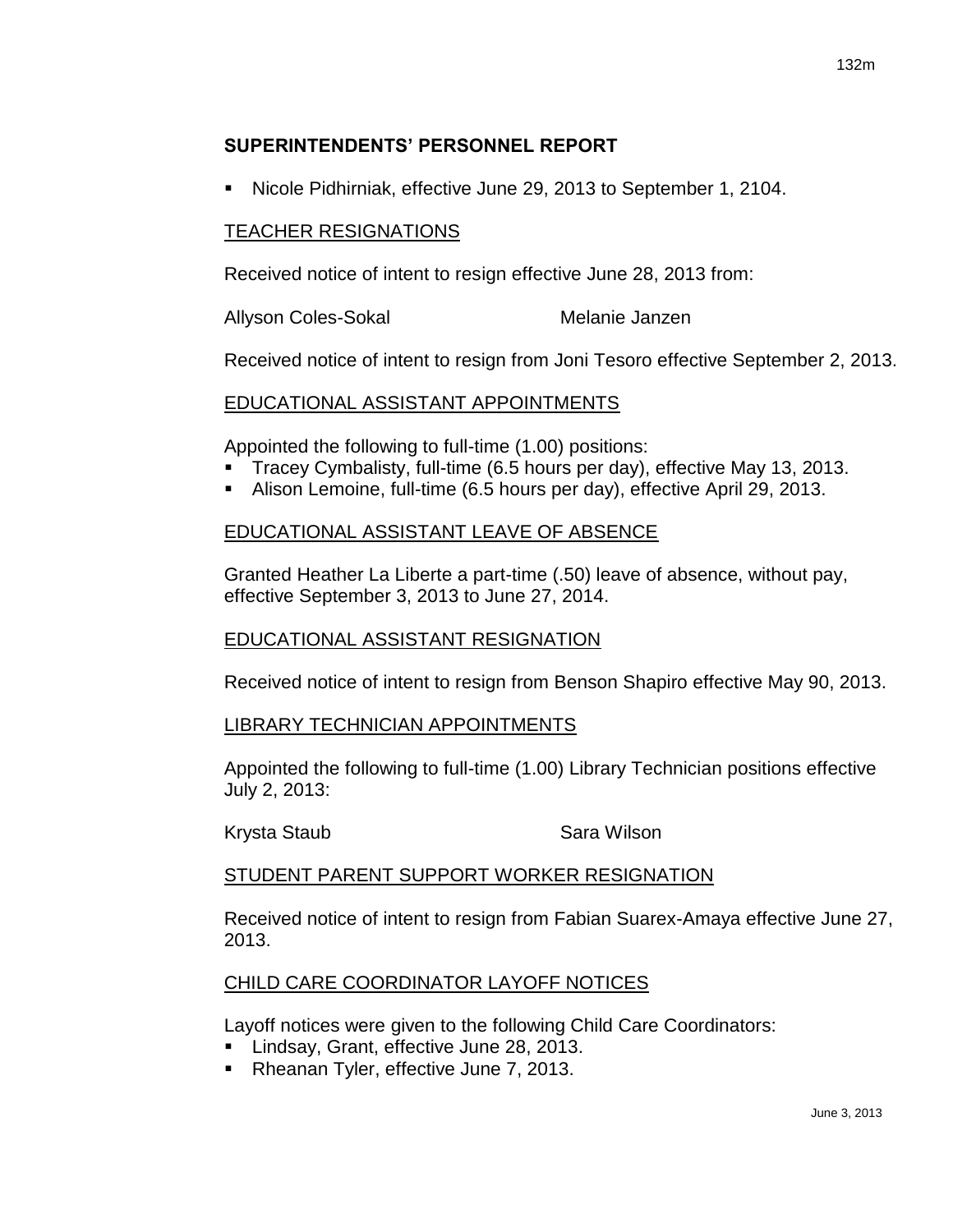## **SUPERINTENDENTS' REPORT**

The following matters were received as information:

- **Personnel Matters.**
- 2013 Board Retreat Update.
- **Nondetta Foundation.**
- Maples Commons Update.
- **FRAME Report Statistical Summary.**

# **12-145 – Moved to Committee of the Whole at 7:38 p.m.**

Juan / Dabee That the Board move into Committee of the Whole. **Carried**

## **SUPERINTENDENTS' REPORT**

The following matters were received as information:

- Review 2013-2014 Board Calendar.
- Seven Oaks School Division Phone Systems Update.
- **Parent Concern Update.**

# **12-146 – Proposed Land Exchange**

Juan / McGowan

Approved that the Board sign the land exchange agreement with the City of Winnipeg for the exchange of lands near École Leila North Community School. **Carried**

# **12-147 – Retirement Advance Notice Gratuity – CUPE Local 2938**

Jaworski / McGowan That the Board sign the Retirement Advance Notice Gratuity letter of understanding with the Canadian Union of Public Employees, Local 2938.

**Carried**

# **12-148 – 2013 School Bus Tender**

Juan / Dabee

Approved that Maxim Truck & Trailer be awarded the regular bus tender on the basis of low bid. **Carried**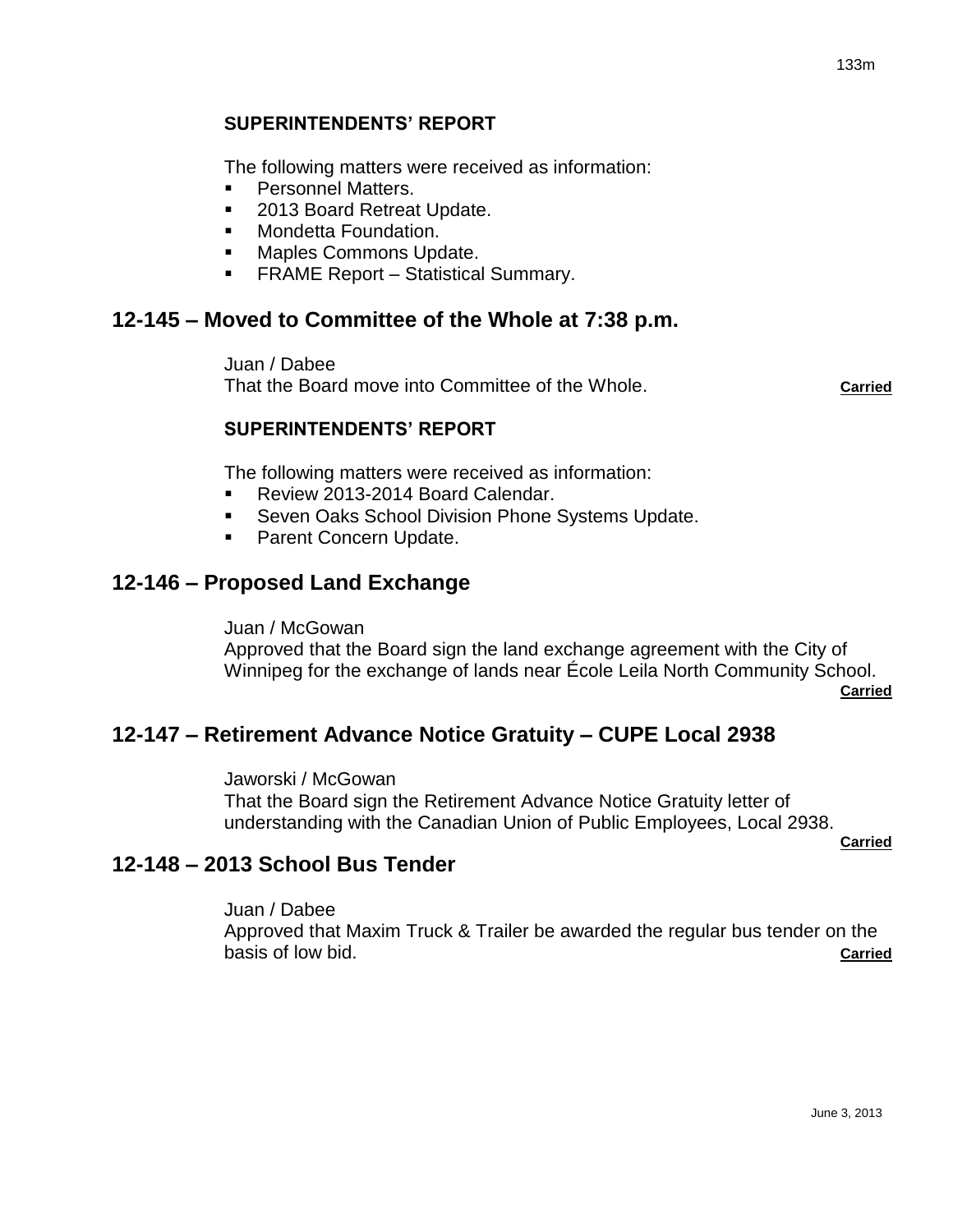# **12-149 – 2013 School Bus Tender – Wheelchair**

#### Myskiw / McGowan

Approved that Maxim Truck & Trailer be awarded the wheelchair bus tender on the basis of lowest acceptable bid. **Carried**

#### Correspondence Received:

- Victory School Stand-Alone Child Care- Approval to Proceed to Tender.
- Subtrades for Amber Trails School Project.

# **12-150 – Amber Trails School Project – Flooring & Steel Work**

#### Juan / Dabee

Approved that the Board endorse the request of Jamie Kozak, Prairie Architects, relative to approaching the second lowest bidder for flooring and steel work for the Amber Trails School project.

Correspondence Received:

- Modular Classroom Relocations at West St. Paul and Belmont Schools.
- MTS Short Term Disability Plan September 1, 2013 Renewal.
- FIPPA Request Catered Meals.
- Winnipeg Free Press Article: Anti-bullying video sparks furor.

Trustee Ploszay in the Chair.

# **12-151 – Governor Semple School – Balanced School Day**

#### Myskiw / Jaworski

That the Board approves and supports Governor Semple School's request to implement the Balanced School Day for the 2013-2014 school year. **Carried**

# **12-152 – By-Law No. 3-2013**

#### Sarbit / Juan

That By-Law No. 3-2013 for the purpose of borrowing the sum of \$1,508,900.00 Dollars for the purpose of the new dual K-8 Amber Trails School (\$1,295,700.00), and Garden City Collegiate Science Room Upgrade (\$213,200.00) be given second reading. **Carried** 

#### Jaworski / McGowan

That By-Law No. 3-2013 for the purpose of borrowing the sum of \$1,508,900.00 Dollars for the purpose of the new dual K-8 Amber Trails School (\$1,295,700.00), and Garden City Collegiate Science Room Upgrade (\$213,200.00) be given third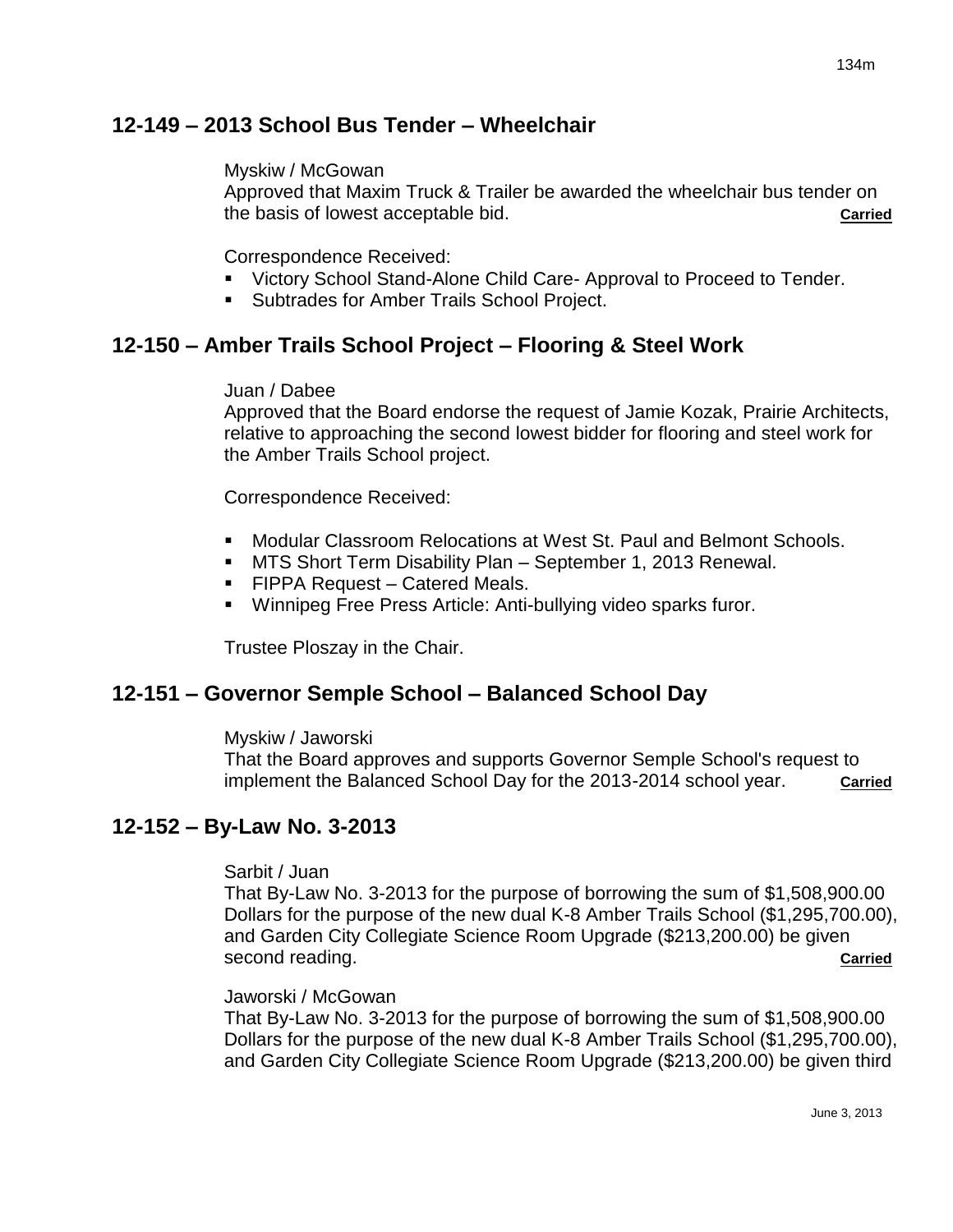and final reading, be signed and sealed. **Carried**

# **12-153 – Division-Wide Scent-Free Policy**

Myskiw / Sarbit That the question of a division-wide scent-free policy be referred to the Policy **Committee. Committee. Committee Committee Committee Committee Committee Committee Committee Committee** 

# **12-154 – Sadok Nursery School**

McGowan / Dabee Approved that the Superintendent explore implementation of a standard lease arrangement with Sadok Nursery School, R.F. Morrison School and report back to the Board.

**Carried**

# **12-155 – Consent Agenda**

Juan / Myskiw That the Consent Agenda be approved. That the Consent Agenda be approved.

#### Renewal of Lease - Aleph Bet Child Life Enrichment Program - Forest Park Satellite Site

That the Board sign a lease renewal for the September 1, 2013 to June 30, 2014 term with Aleph Bet Child Life Enrichment Program - Forest Park Satellite Site for the rental of day care space for the before and after school program at Forest Park School at a rental fee of \$164.80 per month.

## Renewal of Lease - Aleph Bet Child Life Enrichment Program - Margaret Park Satellite Site

That the Board sign a lease renewal for the September 1, 2013 to June 30, 2014 term with Aleph Bet Child Life Enrichment Program - Margaret Park Satellite Site for the rental of day care space for the before and after school program and halfday kindergarten program at Margaret Park School at a rental fee of \$544.85 per month.

## Renewal of Lease - Collicutt Before and After School Program

That the Board sign a lease renewal for the September 1, 2013 to June 30, 2014 term with Collicutt Before and After School Program for the rental of gymnasium space at Collicutt School at a rental fee of \$164.80 per month.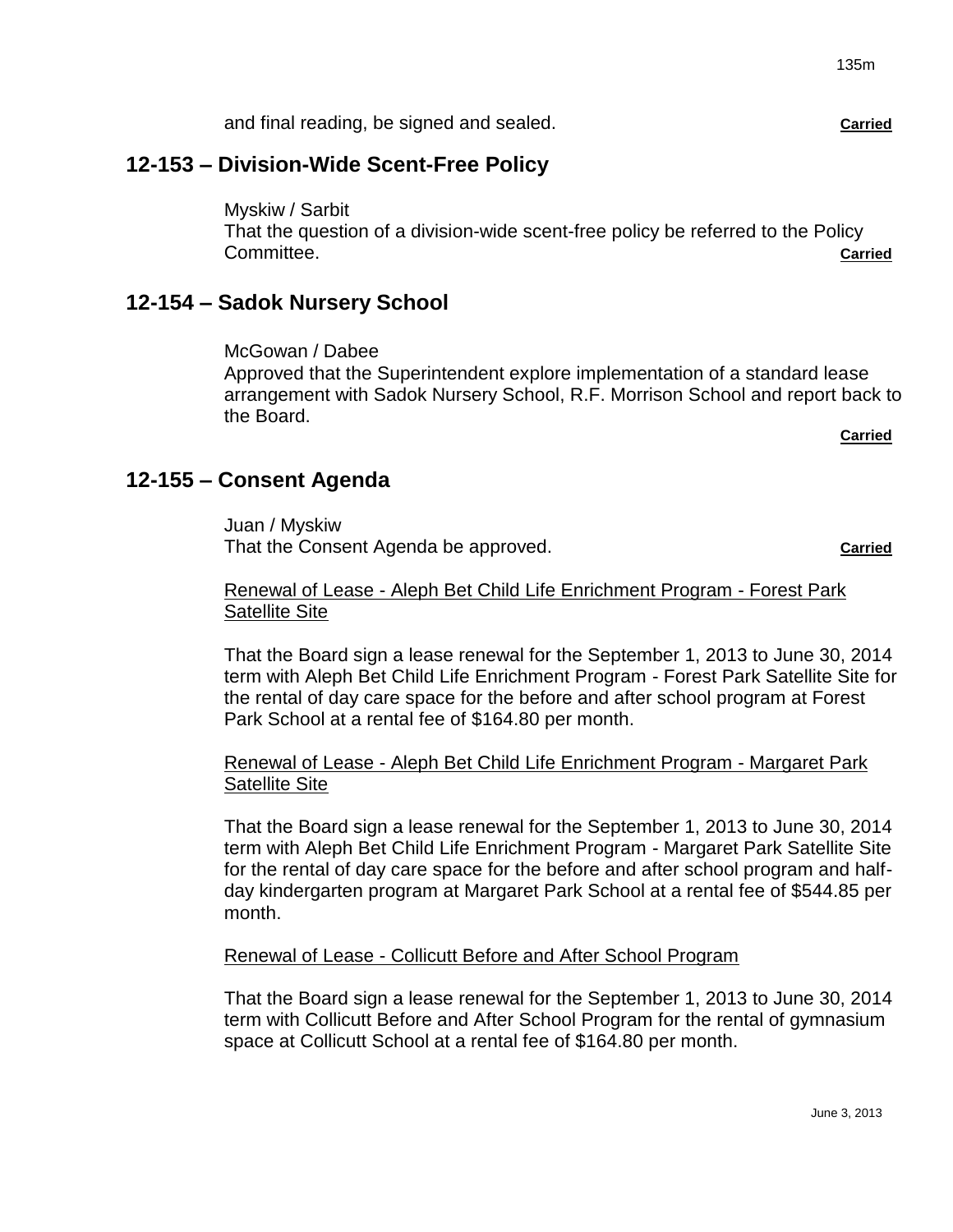#### Renewal of Lease - Little Dipper Montessori Nursery

That the Board sign a lease renewal for the September 1, 2013 to June 30, 2014 term with Little Dipper Montessori Nursery for the rental of day care space at Collicutt School at a rental fee of \$673.81 per month.

#### Renewal of Lease - Kidi-Garden Day Nurseries Inc.

That the Board sign a lease renewal for a July 1, 2013 to June 30, 2014 term with Kidi-Garden Day Nurseries Inc. for the rental of Seven Oaks School, 172 Smithfield Avenue at a rental fee of \$2,657.87 per month.

#### Renewal of Lease - Kidi-Garden Day Nurseries Inc. - Victory School Site

That the Board sign a lease renewal for the September 1, 2013 to June 30, 2014 term with Kidi-Garden Day Nurseries Inc. for the rental of the gymnasium, minigymnasium and library at Victory School at a rental fee of \$164.80 per month.

#### Renewal of Lease - Manitoba Association of School Superintendents

That the Board sign a lease renewal for the July 1, 2013 to June 30, 2014 term with the Manitoba Association of School Superintendents for the rental of office space at the Ben Zaidman Educational Resource Centre at a rental fee of \$465.33 per month.

#### Renewal of Lease - Maples Day Care

That the Board sign a lease renewal for the July 1, 2013 to June 30, 2014 term with Maples Day Care for the rental of day care space at École Constable Edward Finney School at a rental fee of \$1,780.92 per month.

#### Renewal of Lease - O.K. Before and After School Child Care Centres Inc.

That the Board sign a lease renewal for the September 1, 2013 to June 30, 2014 term with O.K. Before and After School Child Care Centres Inc. for the rental of the mini-gymnasiums at A.E. Wright Community School, École Constable Finney School, Elwick Community School and O.V. Jewitt Community School at a rental fee of \$164.80 per month per site.

#### Renewal of Lease - O.K. Before and After School Child Care Centres Inc.

That the Board sign a lease renewal for the September 1, 2013 to June 30, 2014 term with O.K. Before and After School Child Care Centres Inc. - Kindergarten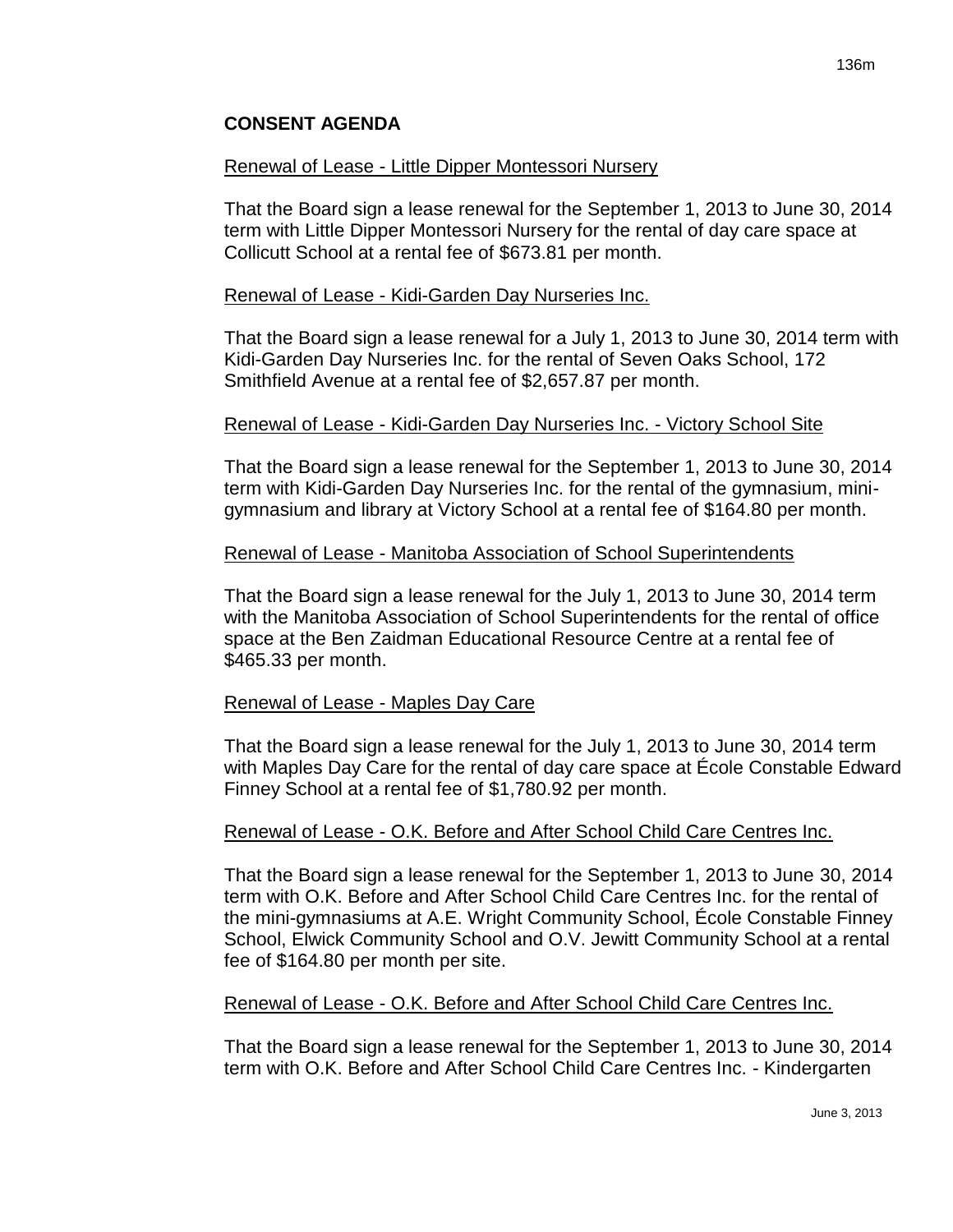Child Care Program for the rental of day care space at O.V. Jewitt Community School at a rental fee of \$459.00 per month.

#### Renewal of Lease - Seven Oaks Child Care Centre Inc.

That the Board sign a lease renewal for the September 1, 2013 to June 30, 2014 term with Seven Oaks Child Care Centre Inc. for the rental of the gymnasium, including storage facility in the gymnasium area at R.F. Morrison School at a rental fee of \$164.80 per month.

## Renewal of Lease - Educational Assistants of Seven Oaks (EA7oaks)

That the Board sign a lease renewal for the July 1, 2013 to June 30, 2014 term with the Educational Assistants of Seven Oaks for the rental of office space at Edmund Partridge Community School at a rental fee of \$76.50 per month.

#### Renewal of Lease - Seven Oaks Teachers' Association (SOTA)

That the Board sign a lease renewal for the July 1, 2013 to June 30, 2014 term with Seven Oaks Teachers' Association for the rental of office space at Ben Zaidman Educational Resource Centre at a rental fee of \$117.50 per month.

#### Renewal of Lease - Sugar-N-Spice Kiddie Haven Inc.

That the Board sign a lease renewal for the July 1, 2013 to June 30, 2014 term with Sugar-N-Spice Kiddie Haven Inc. for the rental of day care space at École Riverbend Community School at a rental fee of \$2,065.50 per month.

## Renewal of Lease - Sugar-N-Spice Kiddie Haven Inc. School Age Program

That the Board sign a lease renewal for the September 1, 2013 to June 30, 2014 term with Sugar-N-Spice Kiddie Haven Inc. School Age Program for the rental of the mini-gymnasium at École Riverbend Community School at a rental fee of \$164.80 per month.

#### Renewal of Lease - Sugar-N-Spice Kiddie Haven Inc.

That the Board sign a lease renewal for the July 1, 2013 to June 30, 2014 term with Sugar-N-Spice Kiddie Haven Inc. for the rental of day care space at West Kildonan Collegiate at a rental fee of \$4,265.64 per month.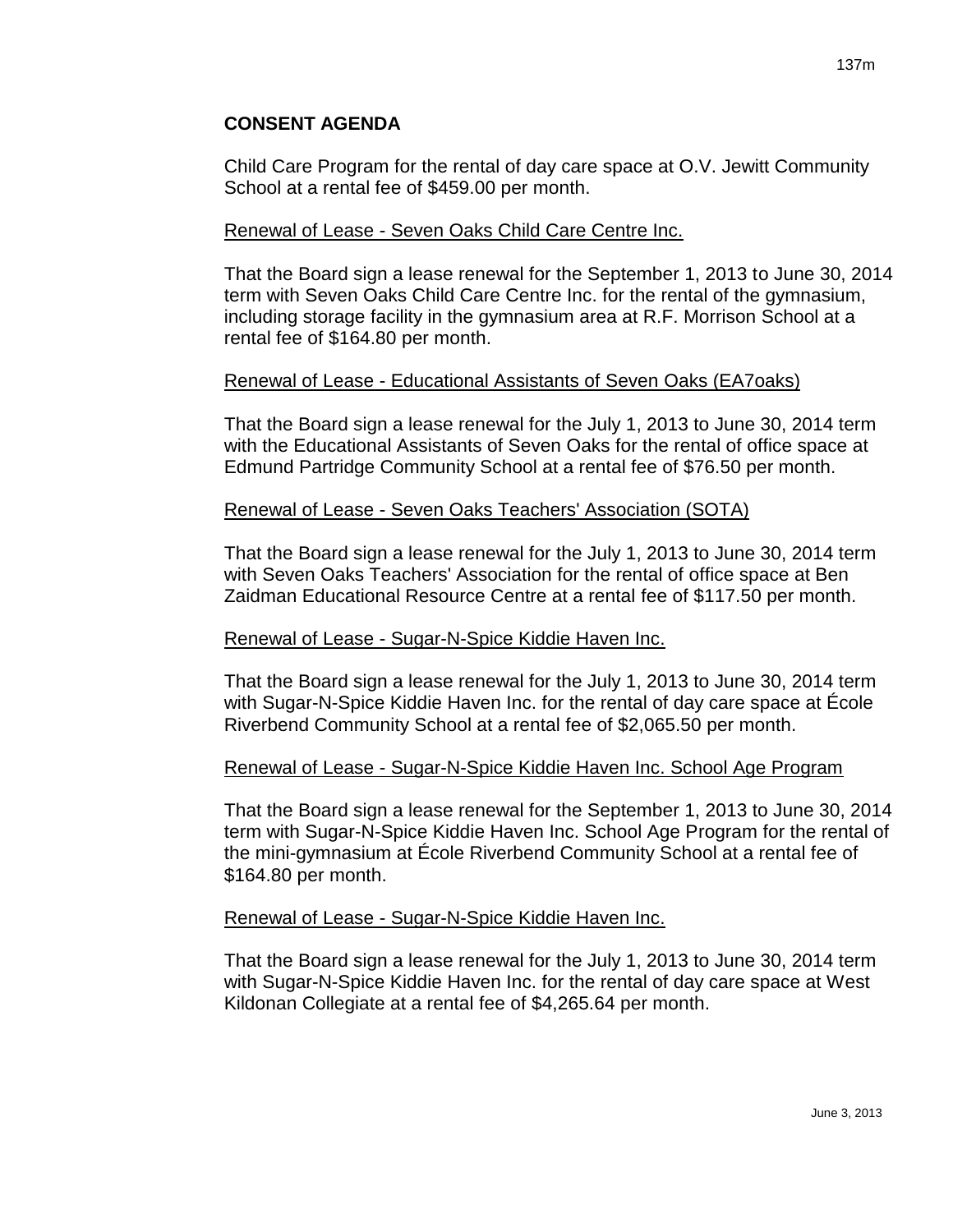## Renewal of Lease - Sunny Mountain Child Care Centre (1985) Inc.- Belmont Before & After School Program

That the Board sign a lease renewal for the September 1, 2013 to June 30, 2014 term with Sunny Mountain Child Care Centres (1985) Inc. - Belmont Before and After School Program for the rental of the gymnasium, music room and kindergarten room at Belmont School at a rental fee of \$164.80 per month.

## Renewal of Lease - Sunny Mountain Day Care Centre (1985) Inc.

That the Board sign a lease renewal for the July 1, 2013 to June 30, 2014 term with Sunny Mountain Day Care Centre (1985) Inc. for the rental of the kindergarten room and, when available, the computer room and gymnasium at Governor Semple School at a rental fee of \$501.08 per month.

#### Renewal of Lease - YM-YWCA of Winnipeg Before and After School Program

That the Board sign a lease renewal for the September 1, 2013 to June 30, 2014 term with YM-YWCA of Winnipeg Before and After School Program for the rental of the mini-gymnasium at West St. Paul School at a rental fee of \$164.80 per month.

## Genstar Development Company - Amber Trails School Site Cost Recovery

That the Amber Trails School Site Cost Recovery, as certified by Stantect Consulting Ltd. to be accurate, in the amount of \$710,459.61 be paid to Genstar Development Company.

## Release of Holdback to Mayer's Contract Interior Ltd.

That the Statutory Holdback in the amount of \$32,334.88 plus GST and accumulated interest in relation to the Garden City Collegiate Science Lab project be paid to Mayer's Contract Interiors Ltd., subject to the approval of the Board's solicitor.

#### MCM Architects Inc. Invoice No. 5446

That Invoice No. 5446 for the Victory Site Day Care in the amount of \$2,048.99 be paid to MCM Architects Inc.

#### PSA Studio Inc. Invoice No. 13075

That Invoice No. 13075 for the 2013 Portables (Belmont and West St. Paul) in the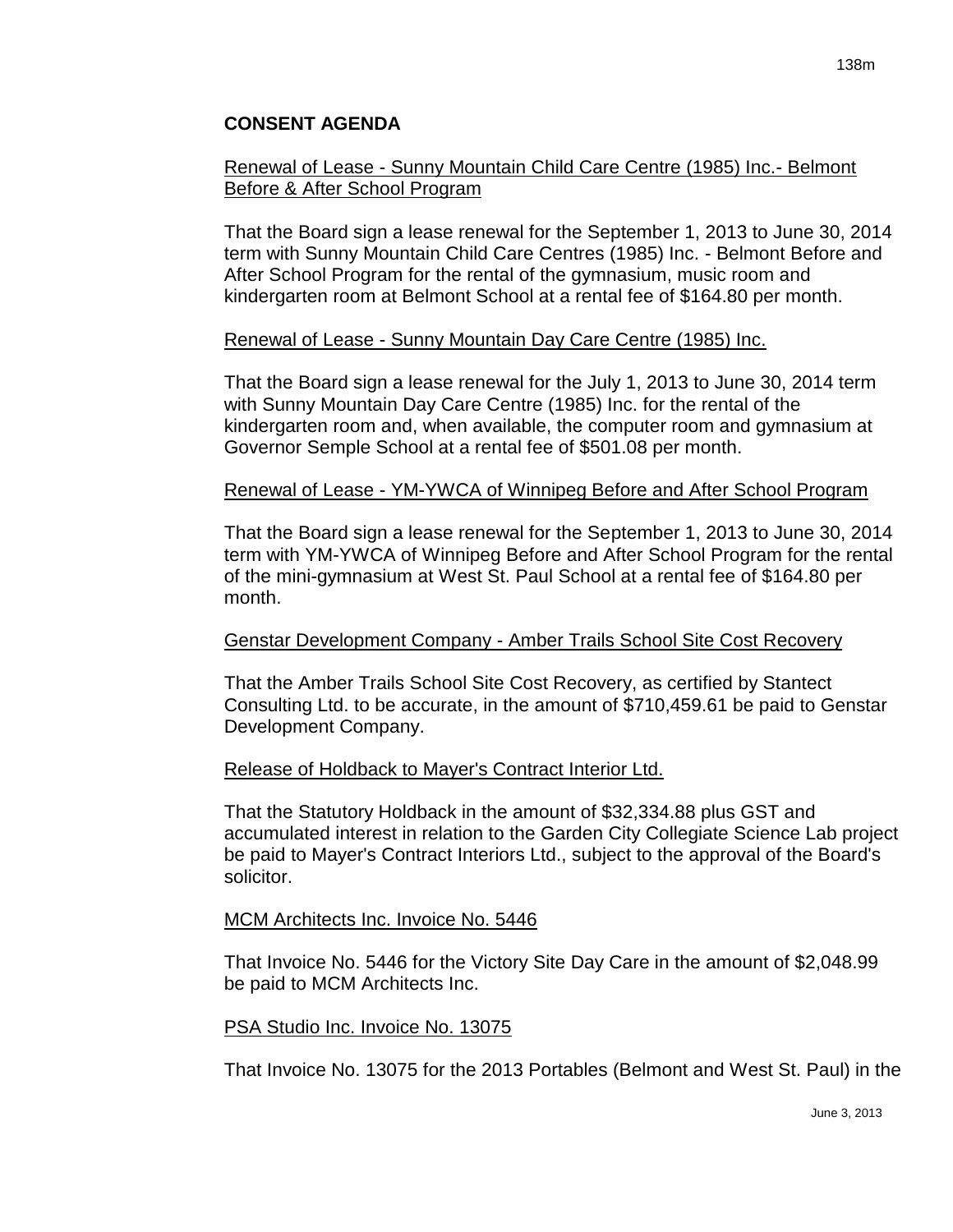amount of \$3,020.22 be paid to PSA Studio Inc.

#### SMS Engineering Ltd. Invoice No. 49122

That Invoice No. 49122 for the Maples Geothermal project in the amount of \$31,558.09 be paid to SMS Engineering Ltd.

#### Von Ast Construction (2003) Inc. Certificate of Payment No. 5

That Certificate of Payment No. 5 for the 2012 Portable Classrooms project in the amount of \$24,844.39 be paid to Von Ast Construction (2003) Inc.

#### Von Ast Construction (2003) Inc. Certificate of Payment No. 6

Certificate of Payment No. 6 for the 2012 Portable Classrooms project in the amount of \$96,058.70 be paid to Von Ast Construction (2003) Inc.

Statutory Holdback on Von Ast Construction (2003) Inc. Certificate of Payment No. 6

That the Statutory Holdback on Certificate of Payment No. 6 for the 2012 Portable Classrooms project in the amount of \$7,417.66 be paid to the SOSD/Von Ast 445 Portable 45, 46, 47 FY12.

#### Release of Holdback to Von Ast Construction (2003) Inc.

That the Statutory Holdback in the amount of \$59,333.04 plus GST and accumulated interest in relation to the 2012 Portable Classrooms project be paid to Von Ast Construction (2003) Inc., subject to the approval of the Board's solicitor.

## **POLICY COMMITTEE**

# **12-156 – Policy BCB – Board Member Conflict of Interest**

Jaworski / Dabee

Approved that Policy BCB - Board Member Conflict of Interest be approved for inclusion in the Policy Manual. **Carried**

## **CONFERENCE REPORTS**

Carol Anandranistakis, Victory School / Julie-Ann Lodge, Riverbend School - School Secretaries: CIMS Conference, April 30 to May 2, 2013 - Granville Island,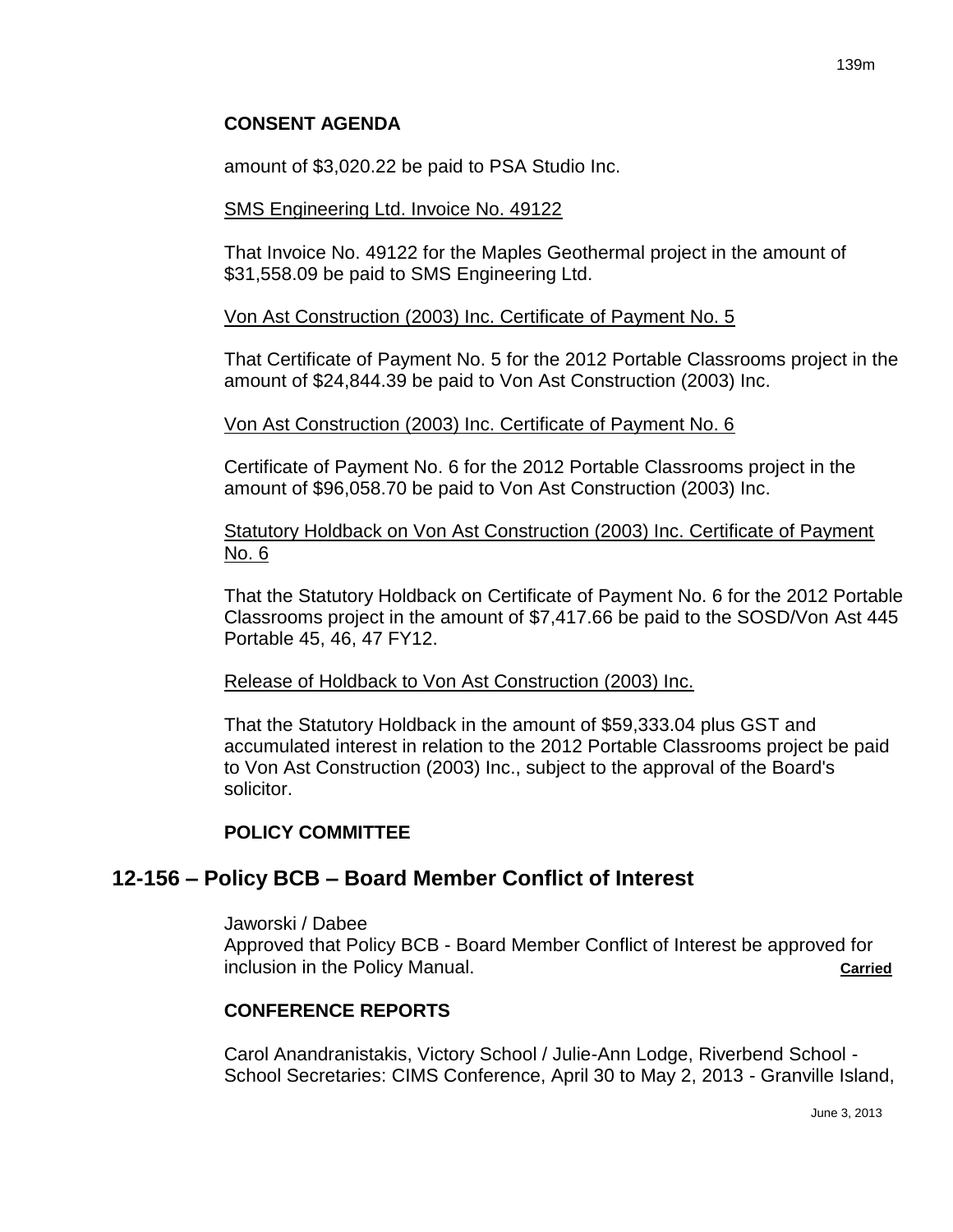# **CONFERENCE REPORTS**

British Columbia.

Sharon Halldorson, Director, Educational & Clinical Support Services: Learning and the Brain Conference: Executive Skills for School Success, May 3 to 5, 2013 - Arlington, Virginia.

Kirk Baldwin, Divisional Principal, Board Office: AERA, April 27 to May 1, 2013 - San Francisco, California.

Cheryl Gaudet, Principal, James Nisbet Community School: AERA, April 27 to May 1, 2013 - San Francisco, California.

Diane Darrach, Principal, Governor Semple School: 2013 Green Schools National Conference, February 20 to 24, 2013 - West Palm Beach, Florida.

Angela Bubnowicz, Vice-Principal, École Riverbend Community School: 2013 Green Schools National Conference, February 20 to 24, 2013 - West Palm Beach, Florida.

Cheryl Gaudet, Principal, James Nisbet Community School: Apple Technology, March 26 to 29, 2013 - Cupertino, California.

# **OTHER REPORTS**

Workplace Safety and Health Steering Committee Reports:

- 2012-2013 Annual Steering Committee Report.
- 2012-2013 Serious Accidents Report.
- 2012-2013 Violent Incidents Report.

## **CORRESPONDENCE**

 Cathy Horbas, Principal, West St. Paul School: Requesting permission to continue with the Balanced School Day at West St. Paul School.

# **12-157 – West St. Paul Balanced School Day**

#### Myskiw / Juan

Approved that the Board approves and supports West St. Pauls School's request to continue with the Balanced School Day for the 2013-2014 school year.

**Carried**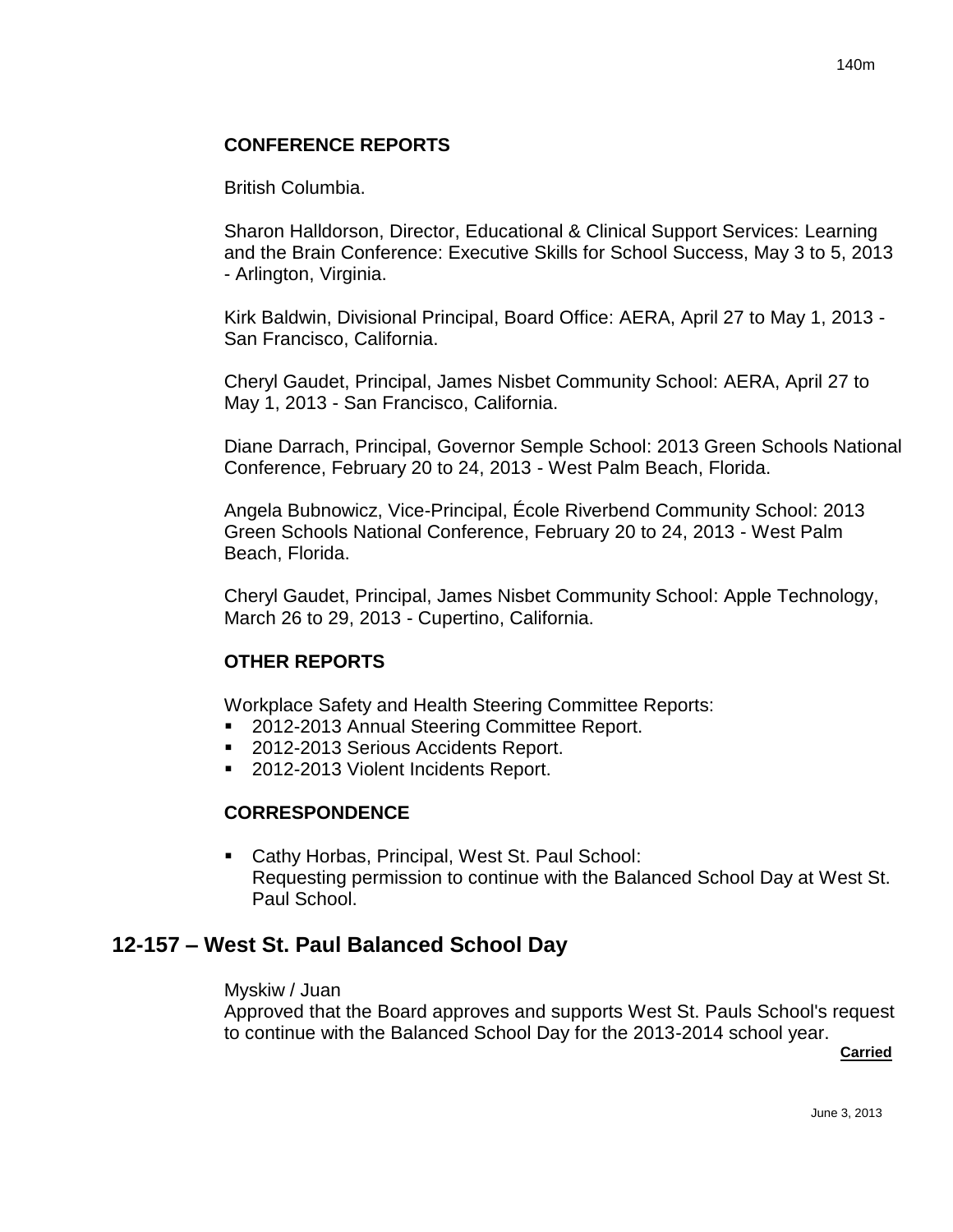# **CORRESPONDENCE**

- John Sawchuk, Director of Programs/Registrar, Manitoba Education: Registration and Funding for the 2013-2014 program year for: Adult Education Centres (AEC), Urban Circle Training Centre and the Adult Learning Centre.
- Nancy Allan, Minister of Education: Balanced School Day extended to the 2014/2015 school year.
- Wendy Bloomfield, Chair, Seine River School Division: Support of Safe and Inclusive Schools Initiative (Bill 18).
- David Yeo, Director, Manitoba Education: Administrative Handbook for Schools electronic format available.
- John Sawchuk, Director of Programs/Registrar Manitoba Education: Manitoba Adult Literacy Program (MALP) Funding Grant for the July 1, 2013 to June 30, 2014 Program Year.
- **Erin Selby, Minister of Advanced Education and Literacy: Adult Education** Centres funding for 2013-2014 from Manitoba Advanced Education and Literacy.
- MERN Awards 2013 Luncheon: June 14, 2013 12:00 to 1:30 p.m. Legislative Building.
- **EXEGN Treaties and Reconciliation Education Seminar.**
- **MSBA e-bulletin May 22, 2013.**
- Association of Canadian Deans of Education: Early Learning and Early Childhood Education.
- Selkirk and District Planning Area Board: Proposed subdivision of Part 6 Residential Zones, 340 Minnehaha Avenue.
- Keith Thomas, Risk Manager, Manitoba School Boards Association: Insurance availability for Community Use of Schools.
- Turtle Mountain School Division: "Response to Intervention" with Dr. Chris Weber on September 3, 2013 - Killarney, Manitoba.
- Wendy Shaw, Coordinator, Accounting & Consolidations, Schools' Finance Branch: FRAME Reports based on the 2011/2012 school division financial statements.
- **Southwest Horizon School Division: Posting Secretary-Treasurer.**
- Labour Relations, Manitoba School Boards Association: CPI, Unemployment Rate, Regional Trends Update - May 2013.
- CUPE Local 949: CUPE 949 Executive & Committee List 2013-14.
- Wayne Shimizu, Secretary-Treasurer, Seven Oaks School Division: Letter to Bockstael Construction Limited regarding Amber Trails Community School.
- Wayne Shimizu, Secretary-Treasurer, Seven Oaks School Division: Letter to Loewen Mechanical regarding Maples Collegiate Chiller Replacement.
- Tom Bobby, Winnipeg School Division: MASBO Winnipeg Region Residual Fee Rates 2013/2014.
- Government of Canada: Calculation of Approved Canada Summer Jobs Contribution Amount for Kildonan Youth Activity Centre (KYAC) 2013.
- Denise Gerrard, Program Coordinator, Manitoba Children and Youth